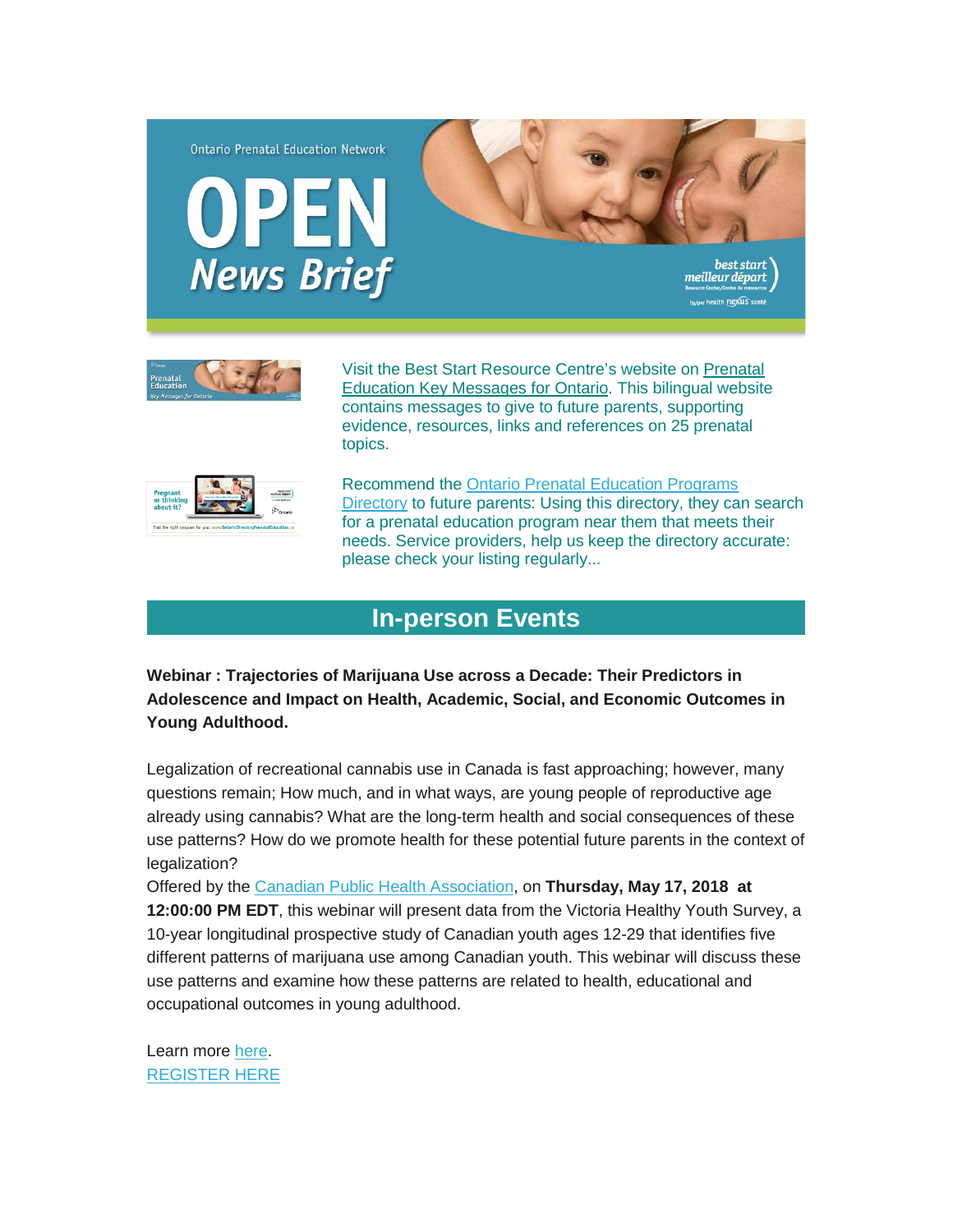

#### **Looking for a resource to discuss marijuana/cannabis with future parents?**

The Best Start Resource Centre summarized the current knowledge about the effects of cannabis in a resource intended for women and men, who are thinking about becoming parents, are pregnant, or who are new parents. It provides information about the effects of cannabis on fertility, pregnancy, breastfeeding, on children and adolescents when their mothers used cannabis during pregnancy and on parenting.

Discover it [here](https://www.beststart.org/cgi-bin/commerce.cgi?preadd=action&key=A30-E) (and in French [here\)](https://www.beststart.org/cgi-bin/commerce.cgi?preadd=action&key=A30-F)



CHAMPLAIN MATERNAL NEWBORN REGIONAL PROGRAM PROGRAMME RÉGIONAL DES SOINS À LA MÈRE ET AU NOUVEAU-NÉ DE CHAMPLAIN



The Champlain Maternal Newborn Regional program is offering a whole day workshop on May 17<sup>th</sup>, 2018 at the Kingston Health Sciences Centre on Substance Use. This workshop is intended for interprofessional health care providers and social service providers who care for childbearing families during pregnancy and postnatal periods. It will provide a solid foundation of theoretical and clinical knowledge to facilitate effective care of mothers and newborns who are impacted by substance use in the perinatal period.

Learn more and register [here.](https://cmnrp.simplesignup.ca/en/3082/index.php?m=eventSummary)

# **[News](http://)**

call for **PARTICIPATION Health Quality Ontario Review of Non-Invasive Perinatal Testing** 

### **Health Quality Ontario: Call for Participation – Non-Invasive Prenatal Testing**

[Health Quality Ontario](http://www.hqontario.ca/) is currently reviewing Non-Invasive Prenatal Testing (NIPT), and whether this screening test should be more broadly funded, to issue a recommendation to the Ministry of Health and Long-Term Care. An important part of this review is to make sure a variety of perspectives and experiences are considered. In particular, the views, values, and experiences of people affected by this technology are an important source of information that will help the development of a recommendation.

Therefore, Health Quality Ontario are looking to speak to people with any of the following perspectives and experiences: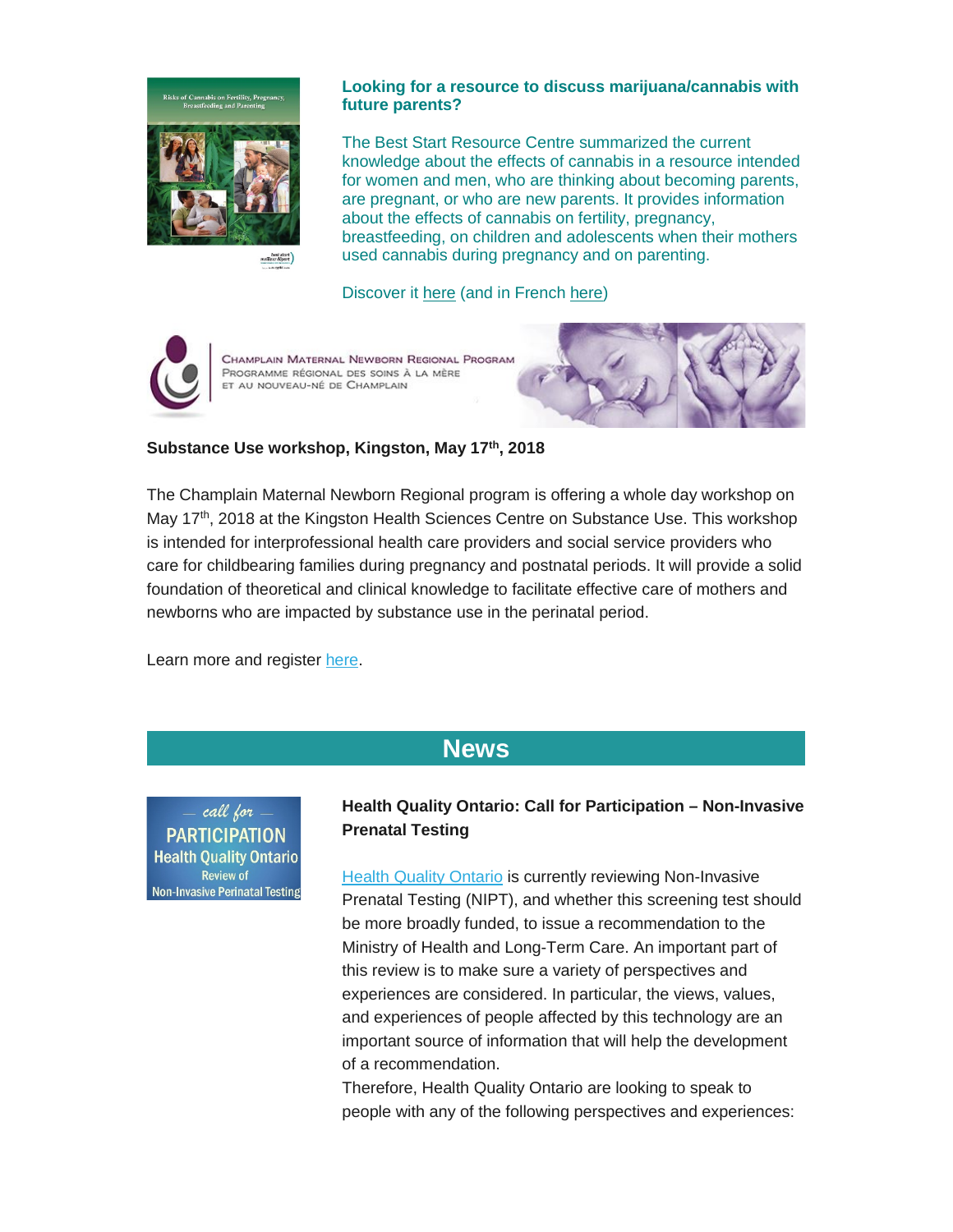- Parents who have had a diagnosis prenatally or postpartum of: Trisomy 13, Trisomy 18, Down Syndrome, Prader Willi syndrome, Angelman syndrome, 1p36 deletion syndrome, Cri-du-chat syndrome, Jacob's syndrome or Klinefelter Syndrome.
- People who received a false positive or false negative result from NIPT.
- People who didn't access NIPT in pregnancy but would have liked to.

More information is available [here.](http://www.pcmch.on.ca/health-quality-ontario-call-participation-non-invasive-prenatal-testing/) People interested in participating, should apply [here](http://www.surveygizmo.com/s3/4026453/NIPT-Health-Technology-Assessment) or email: [jenny.gilbert@hqontario.ca.](mailto:jenny.gilbert@hqontario.ca)

## **[New resources](http://)**



#### **Care for People Who Have Had a Caesarean Birth and Are Planning Their Next Birth**

These resources, developed by [Health Quality Ontario,](http://www.hqontario.ca/) address care for people who have had a Caesarean birth and are planning their next birth. Their primary goals are to:

- Improve access to safe vaginal birth after Caesarean delivery.
- Promote informed shared decision-making.
- Increase Ontario's rate of planned vaginal births after Caesarean over time.

The resources include, for example:

- [Quality standard:](http://www.hqontario.ca/portals/0/documents/evidence/quality-standards/qs-vaginal-birth-after-caesarean-clinician-guide-en.pdf) Know what quality care looks like, based on evidence and expert consensus (Also available [in French\)](http://www.hqontario.ca/portals/0/documents/evidence/quality-standards/qs-vaginal-birth-after-caesarean-clinical-guide-fr.pdf).
- [Patient Reference Guide:](http://www.hqontario.ca/portals/0/documents/evidence/quality-standards/qs-vaginal-birth-after-caesarean-patient-guide-en.pdf) for patients to know what to ask for in their care (also available [in French\)](http://www.hqontario.ca/portals/0/documents/evidence/quality-standards/qs-vaginal-birth-after-caesarean-patient-guide-fr.pdf).
- [Recommendations for Adoption](http://www.hqontario.ca/Portals/0/documents/evidence/quality-standards/qs-vaginal-birth-after-caesarean-recommendations-for-adoption-en.pdf) : System-wide and regional requirements to help health care professionals and organizations meet the standards (also available in [French\)](http://www.hqontario.ca/Portals/0/documents/evidence/quality-standards/getting-started-guide-fr.pdf).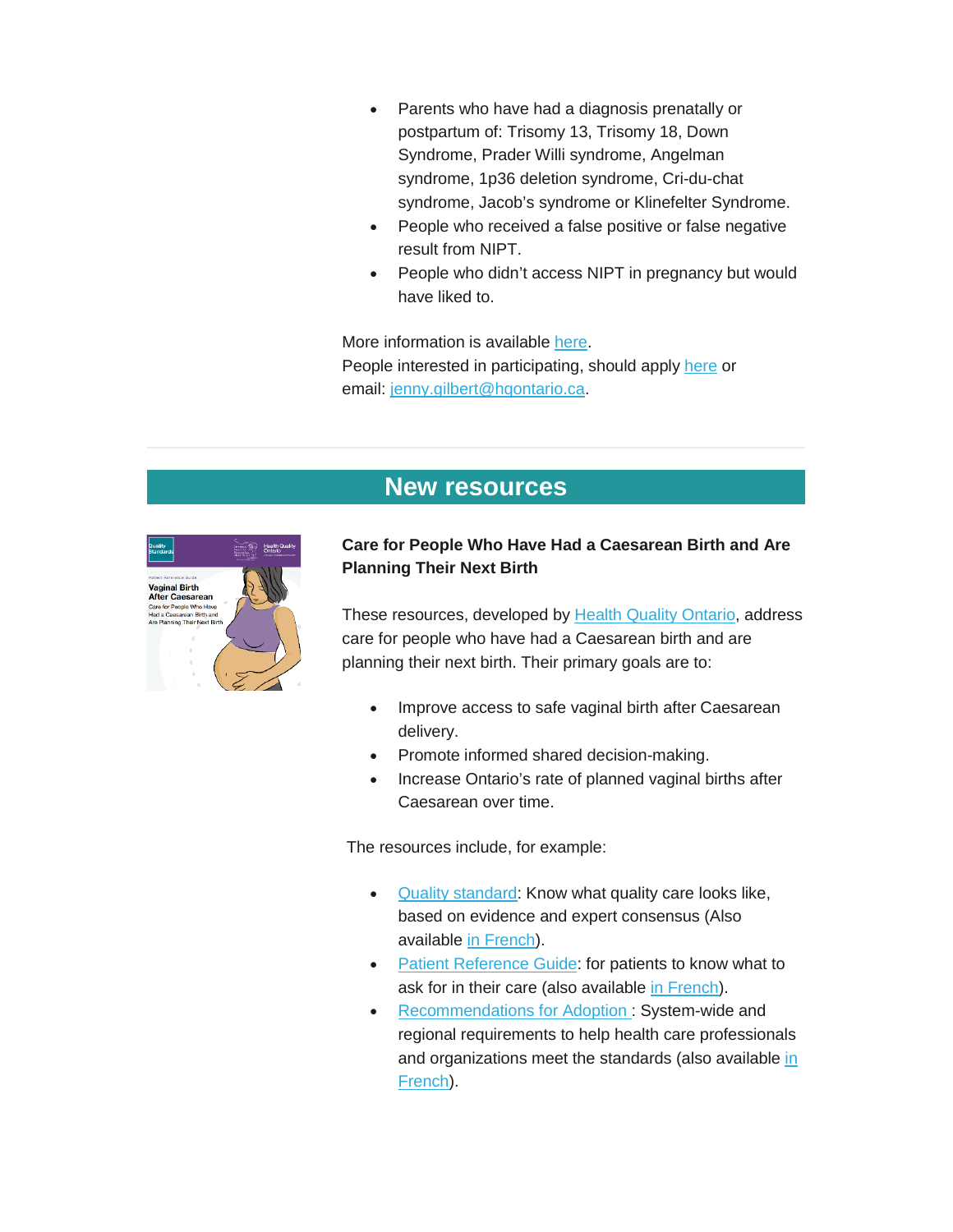• [Infographic:](http://www.hqontario.ca/portals/0/documents/evidence/quality-standards/qs-vaginal-birth-after-caesarean-infographic-en.pdf) See why we need a quality standard for vaginal birth after Caesarean in Ontario (also available [in French\)](http://www.hqontario.ca/Portals/0/documents/evidence/quality-standards/qs-vaginal-birth-after-caesarean-infographic-fr.pdf).

Learn more [here](http://www.hqontario.ca/Evidence-to-Improve-Care/Quality-Standards/View-all-Quality-Standards/Vaginal-Birth-After-Caesarean-VBAC) (and in French [here\)](http://www.hqontario.ca/Am%C3%A9liorer-les-soins-gr%C3%A2ce-aux-donn%C3%A9es-probantes/Normes-de-qualit%C3%A9/Voir-toutes-les-normes-de-qualit%C3%A9/Accouchement-vaginal-apr%C3%A8s-c%C3%A9sarienne-AVAC).



### **Here Comes Baby video series: Postpartum Recovery**

Ottawa Public Health and the Monarch Centre have released a new video in the series [Here Comes](https://www.parentinginottawa.ca/en/becoming-a-parent-and-pregnancy/here-comes-baby.aspx)  [Baby,](https://www.parentinginottawa.ca/en/becoming-a-parent-and-pregnancy/here-comes-baby.aspx) called [Postpartum Recovery,](https://www.youtube.com/watch?v=cYWGzXLZFAk) that shares some of the physical and emotional changes after giving birth and some tips on what you can do about it.

Watch the video [here](https://www.youtube.com/watch?v=cYWGzXLZFAk) (also available in French [here\)](https://www.youtube.com/watch?v=Rrhg6-7mzXY&feature=youtu.be)



#### **One A Day For Active Play**

Give them a try in your next prenatal class? Ophea's NEW One A Day For Active Play includes 200 creative games and activities that are fun to use for active breaks, ice-breakers, warm-ups or to support the implementation of Daily Physical Activity (DPA). Fun for all ages and abilities, the games and activities can be implemented in small or large spaces. *One A Day For Active Play* comes in a durable box with portable cards ready to use wherever and whenever you are!

The resource is available separately [in English](https://teachingtools.ophea.net/activities/one-day-active-play) and in [French.](https://carrefourpedagogique.ophea.net/activites/au-jeu-200-idees-actives)

## **[Recent studies](http://)**

**Effect of Exercise During Pregnancy to Prevent Gestational Diabetes Mellitus: A Systematic Review and Meta-Analysis**

Exercise showed some potential in preventing gestational diabetes mellitus. However, the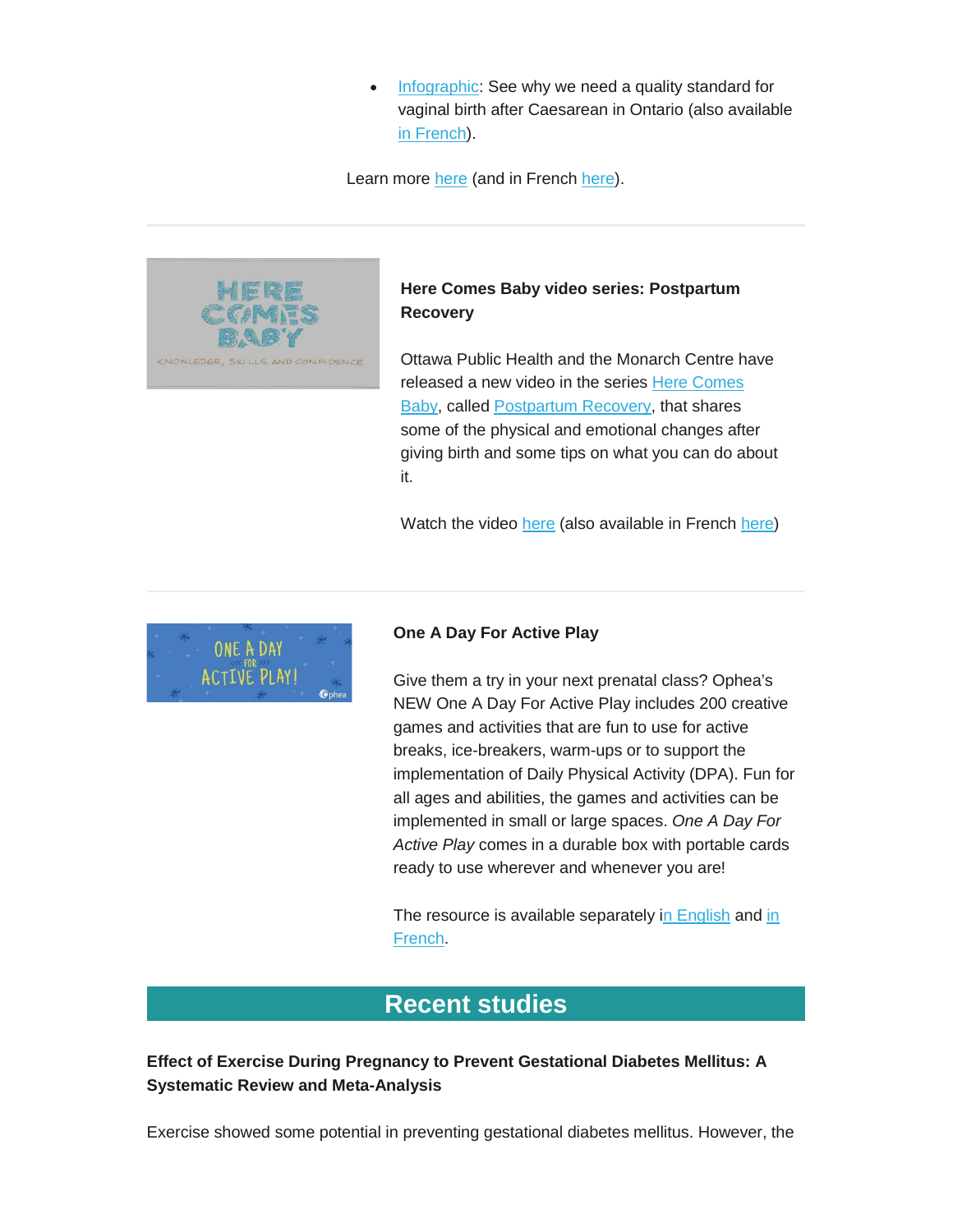results remained controversial. A systematic review and meta-analysis was conducted to evaluate the impact of exercise during pregnancy on gestational diabetes mellitus. Six randomized controlled trials involving 2164 patients were included in the meta-analysis. Compared with control intervention, exercise intervention was associated with significantly decreased incidence of gestational diabetes mellitus, but had no effect on gestational age at birth, the number of preterm birth, glucose 2-h post-OGTT, birth weight, and Apgar score less than 7.

Learn more [here.](https://www.ncbi.nlm.nih.gov/pubmed/28409688?dopt=Abstract)

#### **Effectiveness of Brief Alcohol Interventions in Primary Care Populations**

Excessive drinking is a significant cause of mortality, morbidity and social problems in many countries. Brief interventions aim to reduce alcohol consumption and related harm in hazardous and harmful drinkers who are not actively seeking help for alcohol problems. They usually take the form of a conversation with a primary care provider and may include feedback on the person's alcohol use, information about potential harms and benefits of reducing intake, and advice on how to reduce consumption. Such discussion inform the development of a personal plan to help reduce consumption. Brief interventions can also include behaviour change or motivationally-focused counselling.

An update to a Cochrane Review from 2007 on this topic was recently published. Aiming to assess the effectiveness of screening and brief alcohol intervention to reduce excessive alcohol consumption in hazardous or harmful drinkers in general practice or emergency care settings, authors searched for randomised controlled trials of brief interventions to reduce hazardous or harmful alcohol consumption in people attending general practice, emergency care or other primary care settings for reasons other than alcohol treatment. They found moderate-quality evidence that brief interventions can reduce alcohol consumption in hazardous and harmful drinkers compared to minimal or no intervention. Longer counselling duration probably has little additional effect. They suggest that future studies should focus on identifying the components of interventions which are most closely associated with effectiveness.

Learn more [here.](http://cochranelibrary-wiley.com/doi/10.1002/14651858.CD004148.pub4/pdf)



#### **Looking for a resource to discuss this issue with future parents?**

The Best Start Resource Centre offers many resources in various formats on the topic of alcohol and breastfeeding or pregnancy.

Discover them [here](https://www.beststart.org/cgi-bin/commerce.cgi?search=action&category=A00E&advanced=yes&sortkey=sku&sortorder=descending) (and in French [here\)](https://www.beststart.org/cgi-bin/commerce.cgi?search=action&category=A00F&advanced=yes&sortkey=sku&sortorder=descending)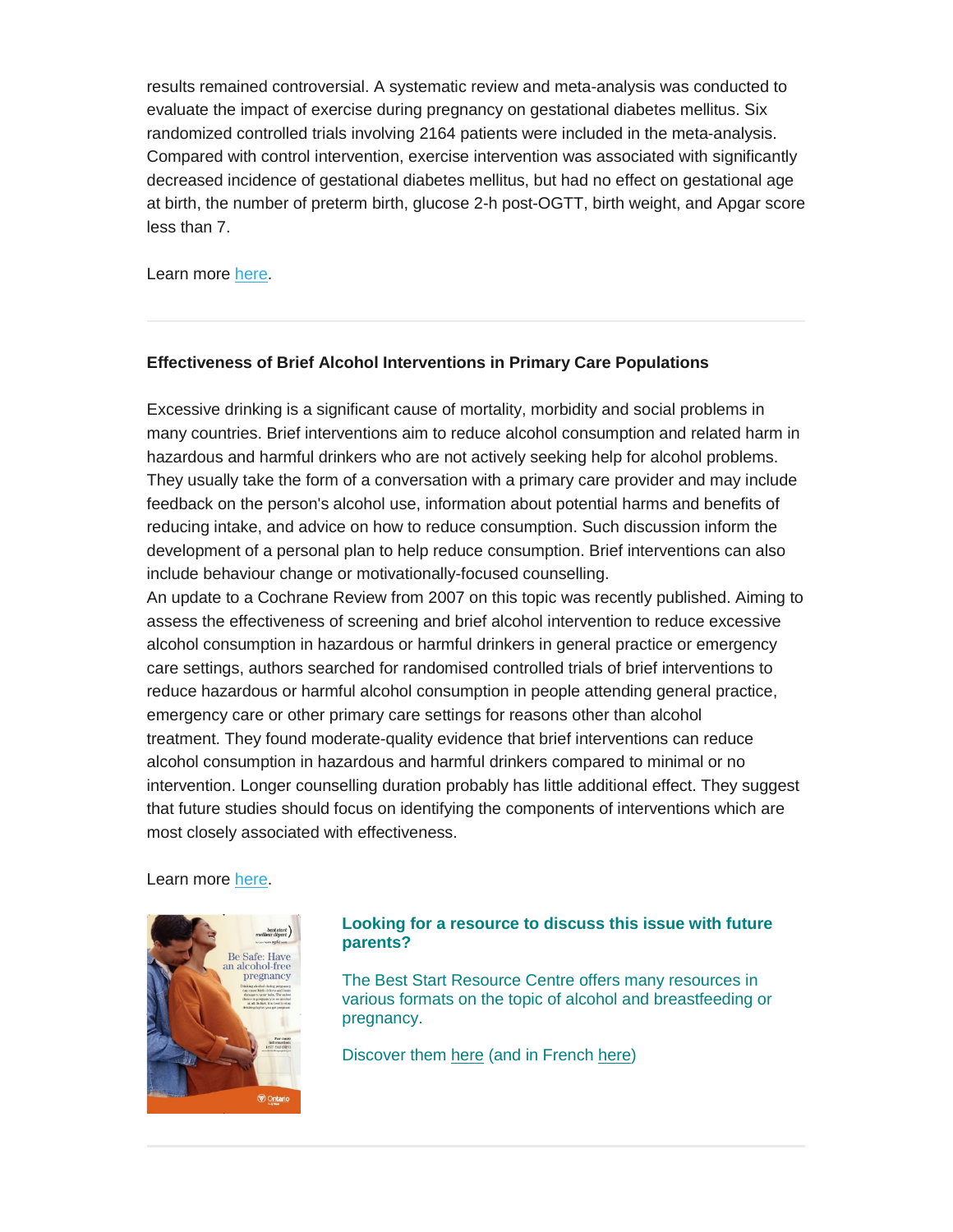#### **Maternal Caffeine Intake During Pregnancy and Childhood Growth and Overweight**

To study the association between maternal caffeine intake during pregnancy and the child's weight gain and overweight risk up to 8 years, 50 943 mothers and their singleton children were recruited from 2002 to 2008, and provided information about average caffeine intake assessed at mid-pregnancy.

Compared with pregnant women with low caffeine intake (<50 mg/day), women with average (50–199 mg/day), high (≥200–299 mg/day,) and very high (≥300 mg/day) caffeine intakes had an increased risk of their child experiencing excess growth in infancy. In utero exposure to any caffeine was associated with higher risk of overweight at age 3 years and 5 years, while the association persisted at 8 years, only for very high exposures. Any caffeine intake was associated with increased body mass index from infancy to childhood. Children prenatally exposed to caffeine intake >200 mg/day had consistently higher weight. Very high caffeine exposures were associated with higher weight gain velocity from infancy to age 8 years.

In conclusion, any caffeine consumption during pregnancy is associated with a higher risk of excess infant growth and of childhood overweight, mainly at preschool ages. Maternal caffeine intake may modify the overall weight growth trajectory of the child from birth to 8 years. This study adds supporting evidence for the current advice to reduce caffeine intake during pregnancy.

Learn more [here.](http://bmjopen.bmj.com/content/8/3/e018895)

#### **Massage, Reflexology and Other Manual Methods for Managing Pain in Labour**

The pain of labour can be intense, with tension, anxiety and fear making it worse. Many women would like to labour without using drugs such as narcotics or epidurals, and are interested in complementary therapies to help them manage the pain of labour. A recent Cochrane review looked at whether massage, reflexology and other manual therapies would help with reducing pain and improve women's experiences of childbirth. The authors concluded that, while massage, warm pack and thermal manual methods may have a role in reducing pain, reducing length of labour and improving women's sense of control and emotional experience of labour, the quality of evidence varies from low to very low and few trials reported on the key GRADE outcomes. Few trials reported on safety as an outcome. There is a need for further research to address these outcomes and to examine the effectiveness and efficacy of these manual methods for pain management.

Learn more [here.](http://www.cochrane.org/CD009290/PREG_massage-reflexology-and-other-manual-methods-managing-pain-labour)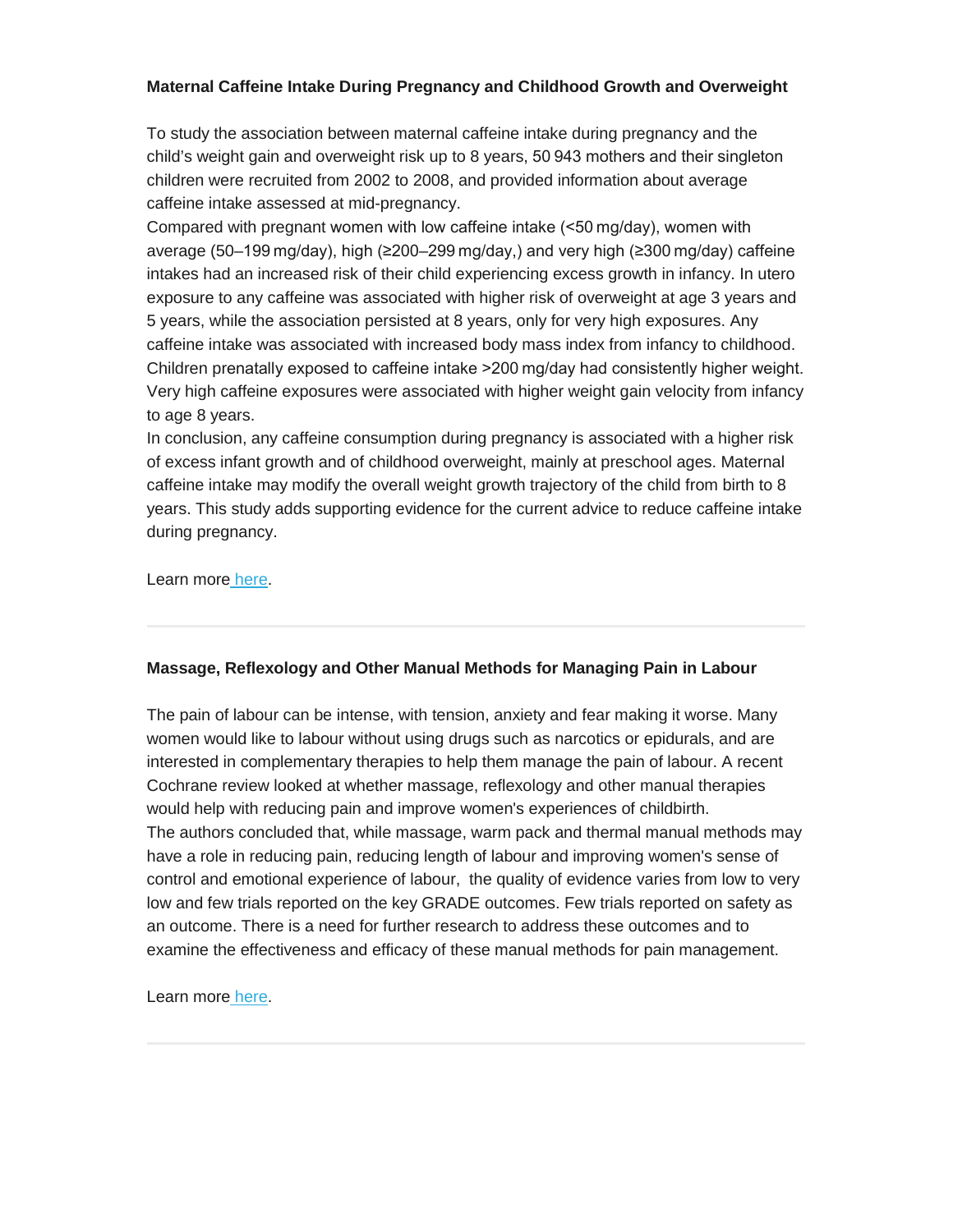

Visit the Best Start Resource Centre's [Prenatal Education Web](http://www.netvibes.com/bsrcprenatal#General)  [Watch](http://www.netvibes.com/bsrcprenatal#General) for more up-to-date information !



by/par health nexus santé

180 Dundas Street West, Suite 301, Toronto, ON M5G 1Z8 Telephone: (416) 408-2249 | Toll-free: 1-800-397-9567 | Fax: (416) 408-2122 E-mail: [beststart@healthnexus.ca](mailto:beststart@healthnexus.ca?subject=Contact%20Us)



[Subscribe to this list](mailto:open@healthnexus.ca?subject=Subscribe%20to%20OPEN) [Unsubscribe from this list](mailto:open@healthnexus.ca?subject=Unsubscribe%20from%20OPEN)

## **Stay connected!**

- **[Click4HP](https://listserv.yorku.ca/archives/click4hp.html)** is an international dialogue on health promotion. Participants exchange views on issues and ideas, provide leads to resources, and ask questions about health promotion.
- **[The Maternal Newborn and Child Health Promotion \(MNCHP\) Network](http://lists.beststart.org/listinfo.cgi/mnchp-beststart.org) -** A province-wide electronic forum for service providers working to promote preconception, prenatal and child health.
- **[Ontario Prenatal Education Network](http://fluidsurveys.com/surveys/ohpe/subscriptionsopen2015-2016/) -** A space where professionals can share information and resources, ask questions and collaborate with peers on topics related to prenatal education.
- **[Health Promotion Today](http://en.healthnexus.ca/)** 0ur blog keeps you informed of news and topics related to health promotion.
- **[The Best Start Aboriginal Sharing Circle \(BSASC\) Network](http://lists.beststart.org/listinfo.cgi/bsasc-beststart.org)** is a distribution list designed for service providers working with Indigenous Peoples in areas of preconception, prenatal and child health. The network is a forum to share news, ideas, questions and best practices.

## **En français: Restez branché!**